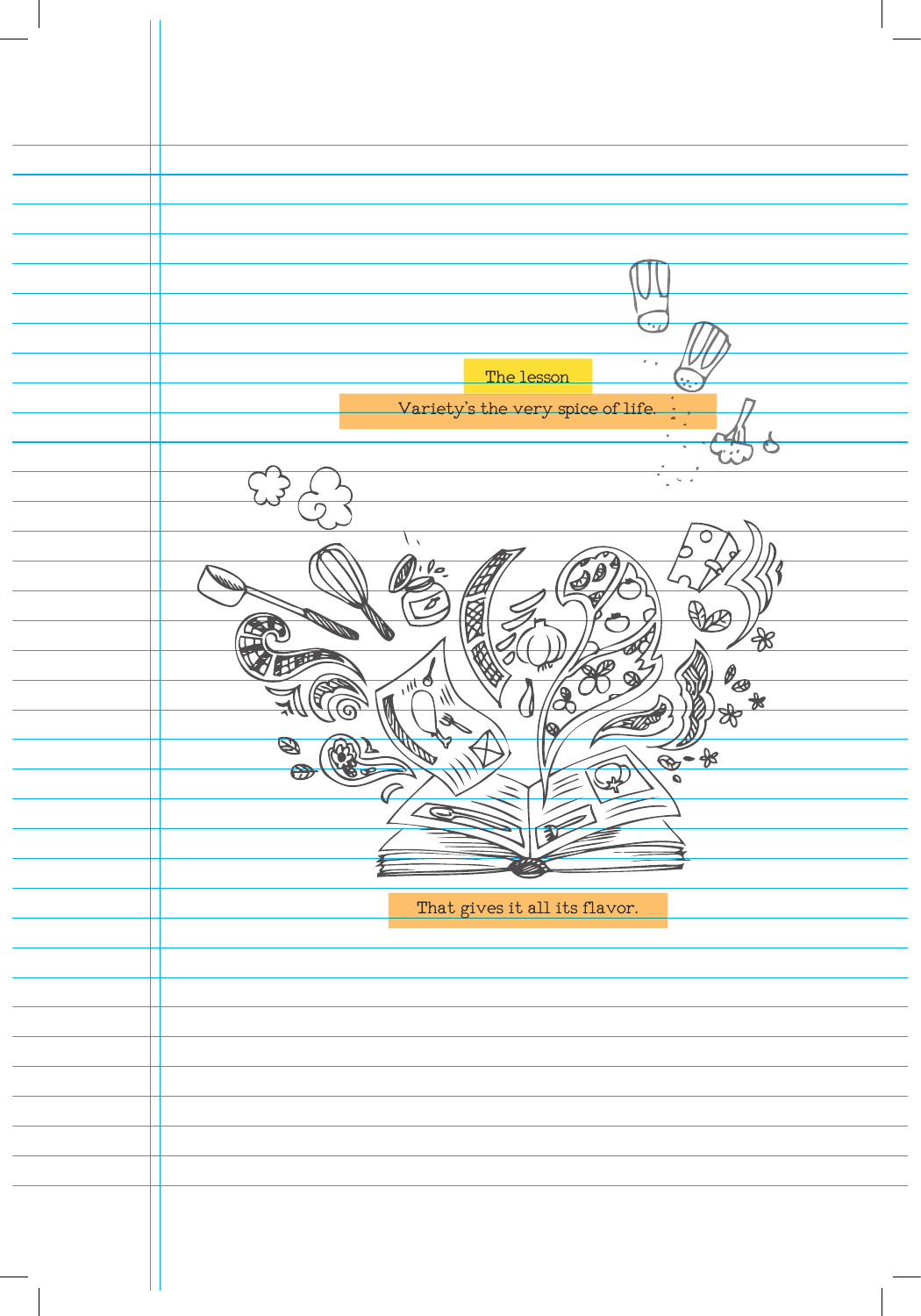| SSON #<br>∊ | L. |
|-------------|----|
|             |    |

One cannot think well, love well, sleep

well, if one has not dined well.

# **Appetisers**

| Bread                                                 | 0.50  |
|-------------------------------------------------------|-------|
| Bruschetta with tomato and oregano                    | 4.50  |
| <u>Bruschetta pesto</u>                               | 6.50  |
| (with mozzarella, pesto and arugula)                  |       |
| <b>Bruschetta mozzarella - prosciutto</b>             | 7.50  |
| (with arugula, mozzarella, prosciutto and tomatoes)   |       |
| Small chicken rolls                                   | 6.50  |
| Past a mixture of cheese Philadelphia, parmesan       |       |
| and sweet paprika, wrapped with prosciutto            |       |
| Kataifi nests                                         | 6.50  |
| with spinach, Philadelphia, Gruyere and Parmesan      |       |
| <b>Bresaola</b>                                       | 6.00  |
| with olive oil, lemon and fresh pepper                |       |
| Savory cheesecake                                     | 7.00  |
| handmade carob biscuit with cream cheese, tomato      |       |
| jam and crispy prosciutto                             |       |
| <u>Funghi trifolati al vino Lum</u>                   | 6.00  |
| white mushrooms cooked with fresh thyme, rosemary,    |       |
| garlic oil, in vegetable broth nished with white wine |       |
| Cheese variety                                        | 1.00  |
| Cold cuts variety                                     | 12.00 |
| Cheese and cold cuts variety                          | 14.00 |
|                                                       |       |
|                                                       |       |
|                                                       |       |
|                                                       |       |

L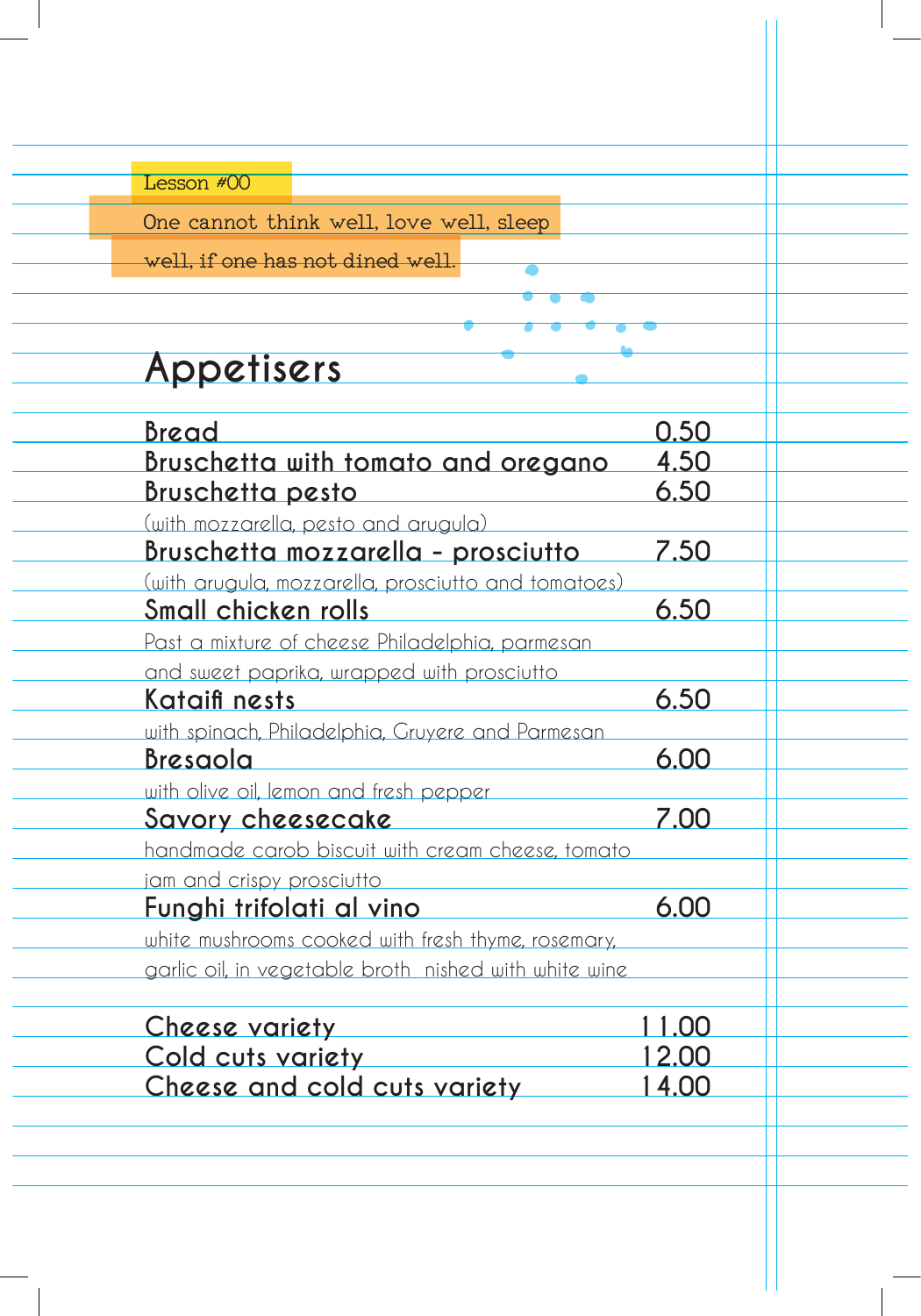| Salads                                                               |      |
|----------------------------------------------------------------------|------|
| <b>Burrata</b>                                                       | 8.50 |
| Fresh buffalo mozzarella with tomatoes, olive oil and<br>basil pesto |      |
| Rucola & Gorgonzola                                                  | 8.50 |
| Arugula, spinach, sundried tomatoes, walnuts,                        |      |
| gorgonzola vinaigrette and orange                                    |      |
| <u>Di pollo</u>                                                      | 9.00 |
| Green salax mix, grilled chicken, cherry tomatoes,                   |      |
| carrots, croutons, parmesan flakes and balsamico<br>vinaigrette      |      |
| Verde                                                                | 8.50 |
| Mix green salad with grilled chicken, tomato, carrot,                |      |
| croutons, parmesan flakes and balsamico vinaigrette                  |      |
| Insalata con carne                                                   | 9.00 |
| Lola green, arugula, pork chops, cherry tomatoes                     |      |
| and parmesan flakes                                                  |      |
| Lesson #01                                                           |      |
| «At all events, the perfect                                          |      |
| dinner necessarily includes the                                      |      |
| perfect salad»                                                       |      |
|                                                                      |      |

 $\overline{\phantom{a}}$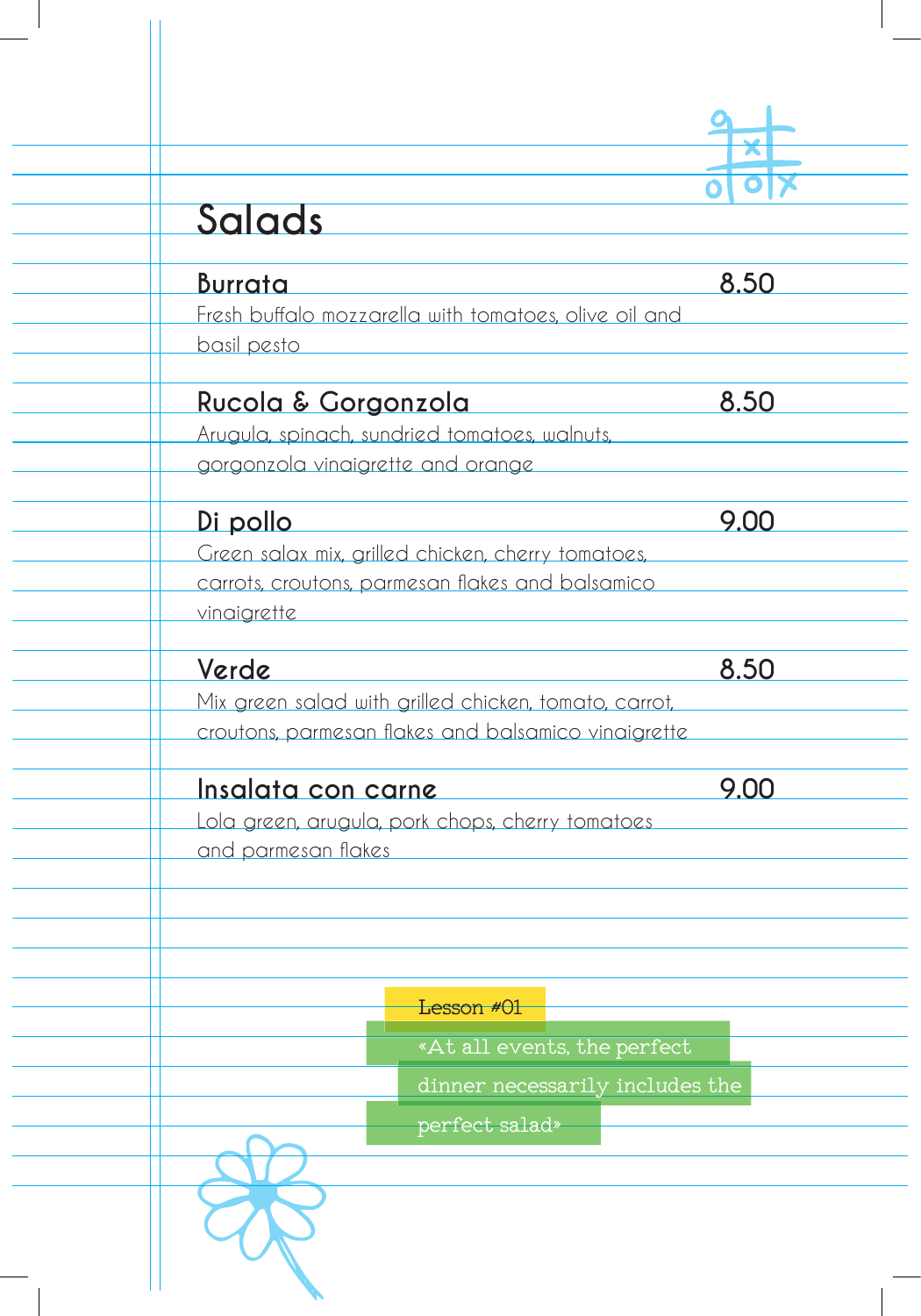| <u>Margherita</u>                                          | 8.50  |
|------------------------------------------------------------|-------|
| Tomato sauce, mozzarella, fresh basil                      |       |
| <b>Bianca</b>                                              | 13.00 |
| Mozzarella, Parmesan cheese, bresaola, fresh               |       |
| tomatoes, arugula, truffle oil                             |       |
| <u>Speciale</u>                                            | 10.00 |
| Tomato sauce, mix cheese, bacon, peppers,                  |       |
| mushrooms, fresh tomato                                    |       |
| <u>Caprese</u>                                             | 11.00 |
| Tomato sauce, mozzarella, fresh tomato, fresh basil        |       |
| and fresh mozzarella after baking                          |       |
| Prosciutto                                                 | 12.00 |
| <u>Tomato sauce, mozzarella, prosciutto, fresh tomato,</u> |       |
| basil                                                      |       |
| Spicy                                                      | 11.00 |
| <u>Tomato sauce, mix cheese, spianata piccante (spicy</u>  |       |
| Italian sausage), stringentto (spicy Italian sausage),     |       |
| optional for lovers of spicy, extra chili pepper           |       |
| <b>Mushroom</b>                                            | 12.00 |
| Tomato sauce, mozzarella, oyster mushrooms, white          |       |
| mushrooms, genuine Italian pancetta affumicato, garlic     |       |
| oil and parsley<br><u>Mortadella</u>                       | 9.50  |
| <u>Tomato sauce, mozzarella, green pepper and italian</u>  |       |
| mortadella                                                 |       |
| Frescesa                                                   | 11.00 |
| Tomato sauce, mozzarella, high quality roasted pork        |       |
|                                                            |       |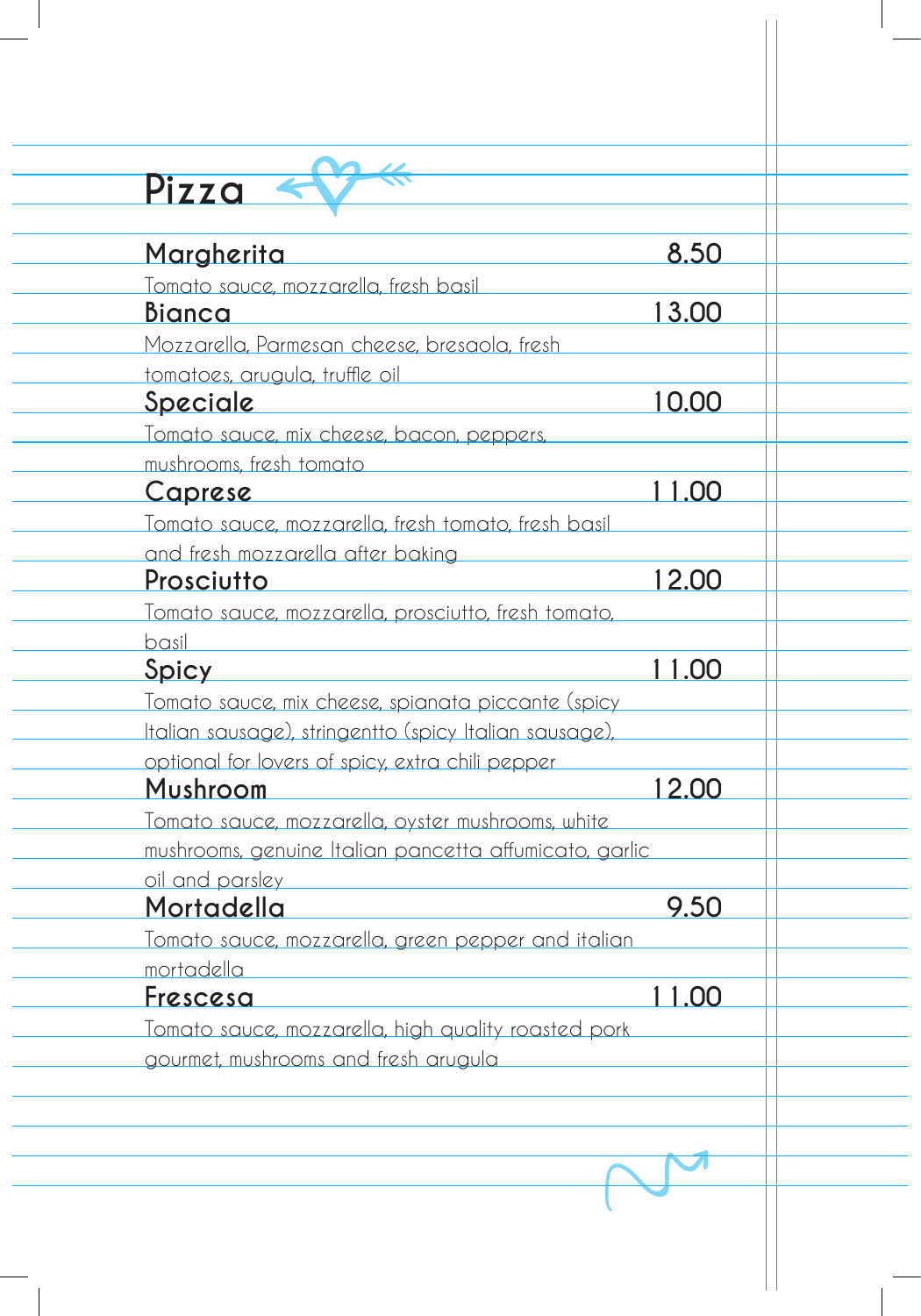| <u>Tacchino</u>                                                          | 11.00                               |
|--------------------------------------------------------------------------|-------------------------------------|
| Tomato sauce, mozzarella, high quality roasted turkey                    |                                     |
| gourmet and parmesan                                                     |                                     |
| Salcisia                                                                 | 13.00                               |
| Tomato sauce, mozzarella, fresh onion, handmade                          |                                     |
| Italian sausage, cherry tomatoes, smoked cheese and                      |                                     |
| metsovone carpaccio black truffle<br>Vegetarian                          | 9.50                                |
|                                                                          |                                     |
| Tomato sauce, mozzarella, green, red, yellow pepper,<br>mushrooms, onion |                                     |
| Di pollo                                                                 | 11.00                               |
| Tomato sauce, mozzarella, chicken, green peppers,                        |                                     |
| bacon                                                                    |                                     |
| Dolce calzone                                                            | 7.50                                |
| Chocolate, banana, biscuits                                              |                                     |
| and for not so good students,<br>two new courses in American             |                                     |
| The meat lovers                                                          | 10.00                               |
| Tomato sauce, mix cheese, bacon, smoked ham,                             |                                     |
| sausage and cheddar                                                      |                                     |
| The bbg project                                                          | 11.00                               |
| Tomato sauce, mix cheese, pork chops, bbq sauce                          |                                     |
| and red chili pepper                                                     |                                     |
|                                                                          |                                     |
| Lesson #02                                                               |                                     |
|                                                                          | «I am a huge pizza and pasta lover. |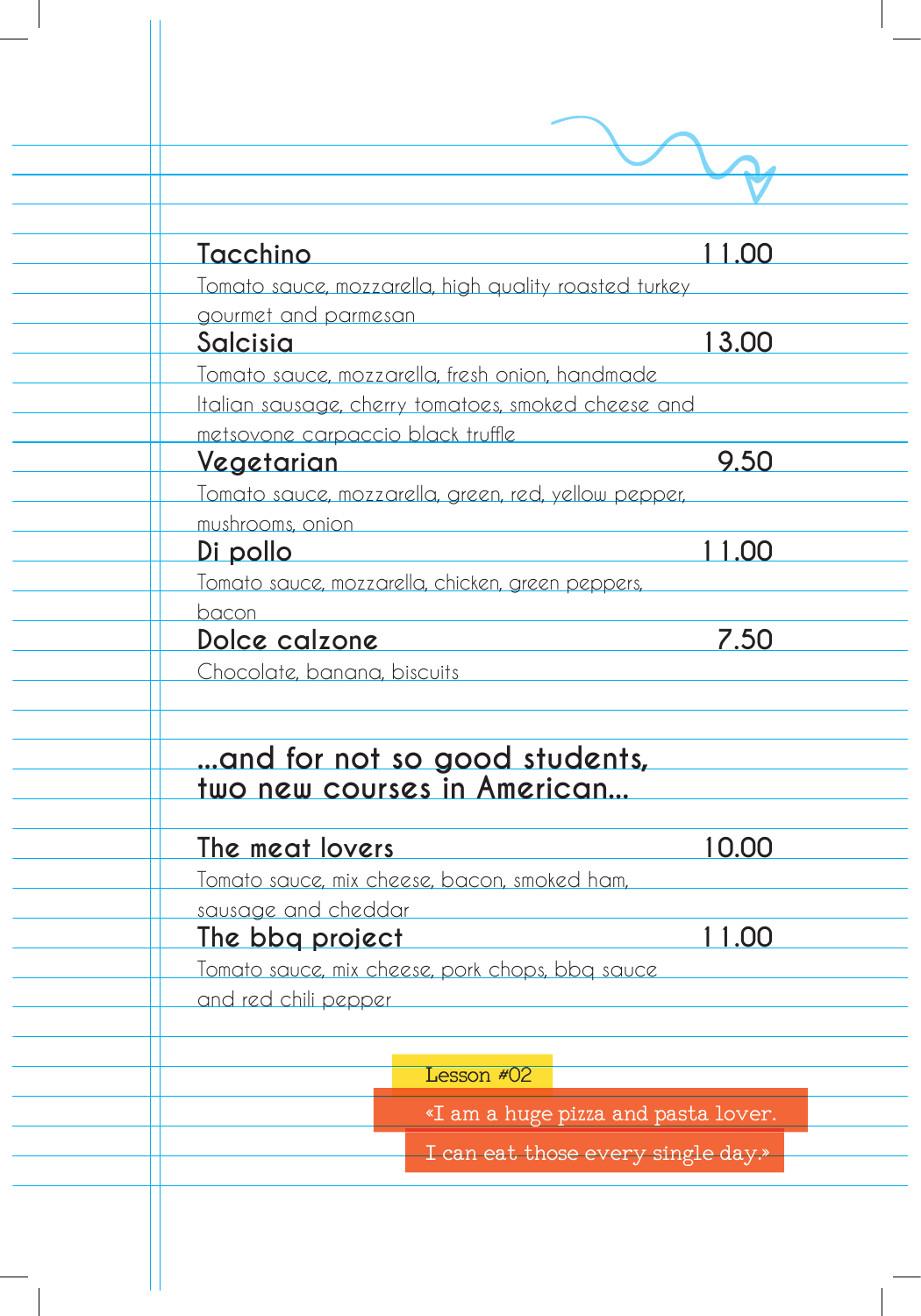| Pasta                                                                 |       |
|-----------------------------------------------------------------------|-------|
| <u>Amatriciana</u>                                                    | 10.00 |
| The classic recipe with guanzale onion and Nduja                      |       |
| (mixture of hot spices). From Amatrice, the italian                   |       |
| village that was hit by the earthquake early in                       |       |
| September.                                                            |       |
| We donate $l \in$ from every dish                                     |       |
| for rebuilding                                                        |       |
| Siciliana                                                             | 8.00  |
| <u>Linguine with pancetta affumicato, cherry tomatoes,</u>            |       |
| olive oil and arugula, nished with white wine                         |       |
| Carbonara                                                             | 10.00 |
| Linguini, egg, fresh pepper, parmesan and guanciale                   |       |
| Tritato                                                               | 11.00 |
| Linguine with minced beef, fresh tomatoes, cream and                  |       |
| truffle oil                                                           | 9.00  |
| Pesto                                                                 |       |
| Penne with basil pesto, sun-dried tomatoes, pine nuts<br>and parmesan |       |
| <u>Rigatoni con carne</u>                                             | 10.00 |
| Rigatoni with pork chops, sour cream and fresh sage                   |       |
| Tagliatelle al salsiccia                                              | 10.00 |
| Tagliatelle with cherry tomatoes, minced meat made of                 |       |
| italian sausage (salsiccia) and aromatic estragon                     |       |
| Tagliatelle vitello                                                   | 12.00 |
| Tagliatelle with slow cooked casserole veal, porcini                  |       |
| mushrooms and fresh coriander                                         |       |
| <b>Brocolli Supreme</b>                                               | 10.00 |
| Penne with sour cream, bacon, chicken, mushrooms<br>and broccoli      |       |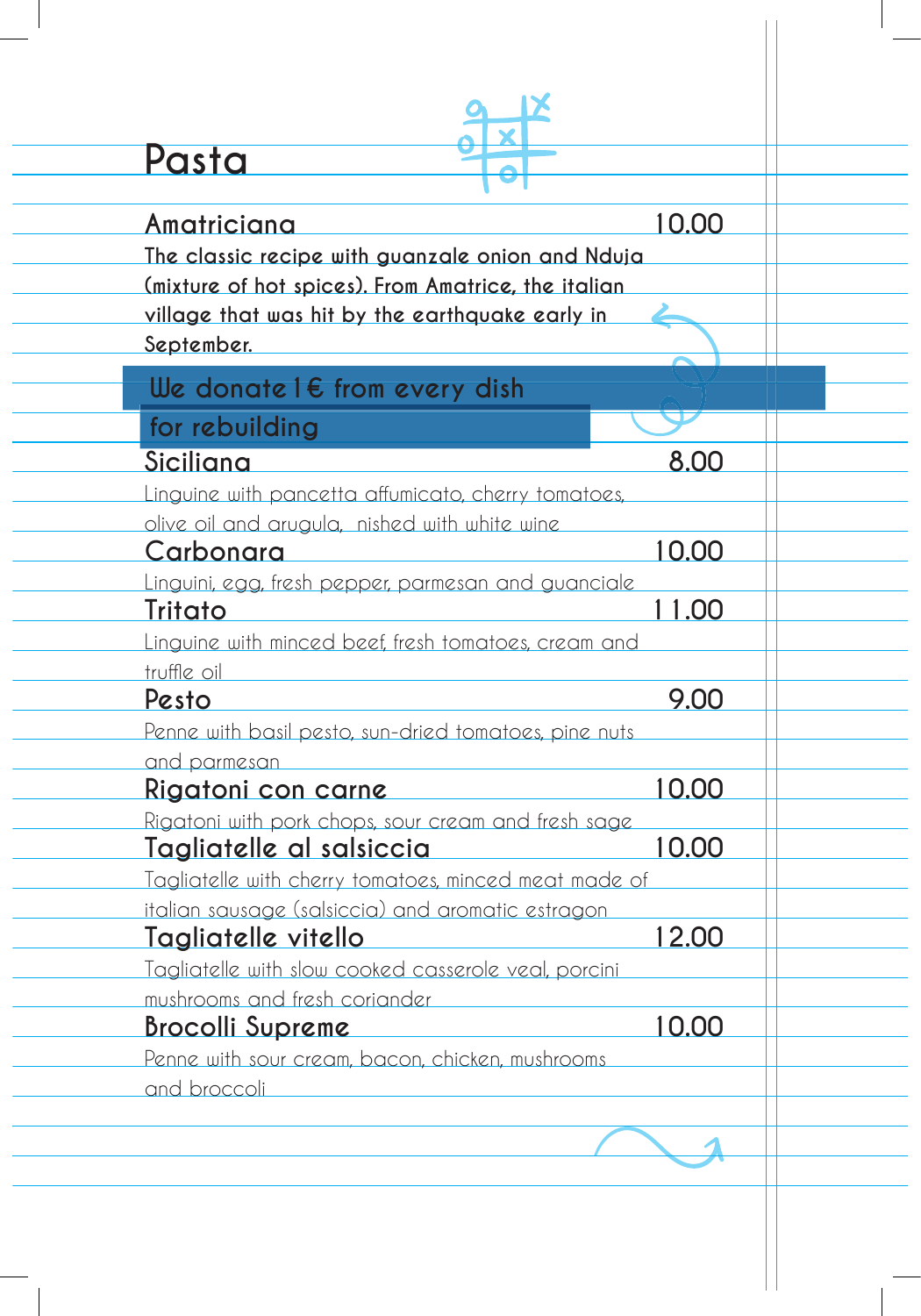| Porcini                                                                       | 11.00              |
|-------------------------------------------------------------------------------|--------------------|
| Linguine with oyster mushrooms, porcini mushrooms and                         |                    |
| white mushrooms, thyme, rosemary and black truffle oil                        |                    |
|                                                                               |                    |
|                                                                               |                    |
|                                                                               |                    |
| Risotto                                                                       |                    |
|                                                                               |                    |
| Risotto al pollo                                                              | 10.00              |
| Rice with chicken, in chicken broth, saffron and                              |                    |
| parmesan<br>Risotto funghi & carotte                                          | 10.00              |
| Rice with oyster mushrooms, white mushrooms, carrot, in                       |                    |
| chicken broth and finished with truffle oil                                   |                    |
| <u>Risotto carne macinata</u>                                                 | 10.00              |
| Rice with minced meat, pine nuts and, mushrooms, in<br>vegetable broth        |                    |
|                                                                               |                    |
| Gnocchi                                                                       |                    |
|                                                                               |                    |
| Gnocchi di gorgonzola<br>Fresh potato gnocchi, pumpkin, onion fresh, chicken, | $\overline{10.00}$ |
|                                                                               |                    |

 $\overline{\mathbf{r}}$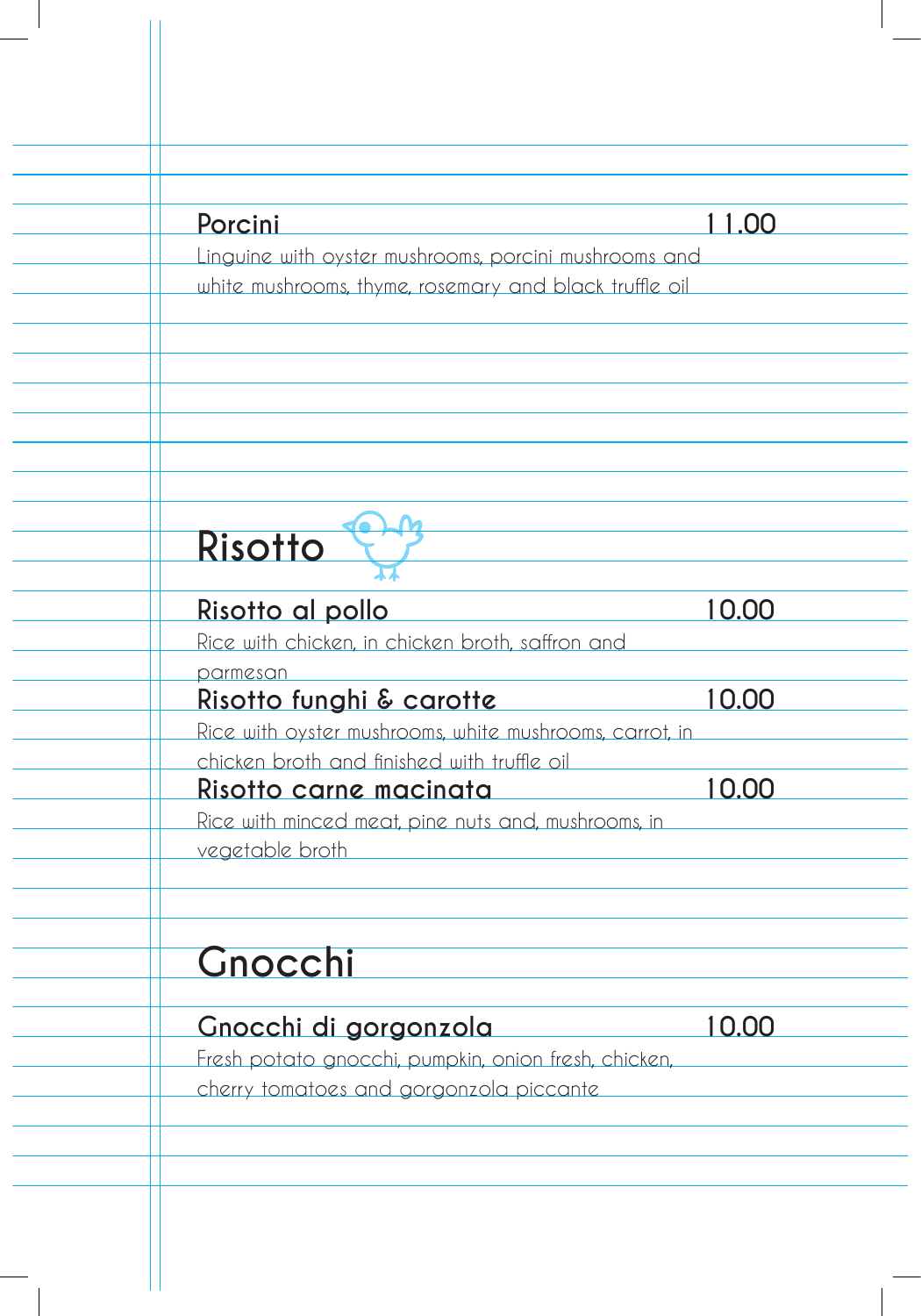| Lesson #04                                                                                                                         |      |
|------------------------------------------------------------------------------------------------------------------------------------|------|
| «Love is overrated Dessert is not!»                                                                                                |      |
| Desserts                                                                                                                           |      |
| Nonna's cheesecake<br>Handmade Wild Cherry cheesecake with crushed                                                                 | 6.00 |
| biscuit digestive, served in Grandma's jar<br>Lila Pause                                                                           | 6.00 |
| Rich chocolate with layers of strawberry and blackberry<br>Chocolate souffle<br>Milk chocolate Souffle, 2 scoops of french vanilla | 7.00 |
| <b>Ice Cream</b>                                                                                                                   |      |
| Ice cream serving<br>French Vanilla - Chocolate with chocolate pieces -<br>Strawberry                                              | 4.00 |
| Ice cream serving consists of two scoops                                                                                           |      |
|                                                                                                                                    |      |
| "As much as I eat, either more or less,<br><u>I feel no pleasure, if I don't finish my meal with </u><br>a dessert."               |      |
|                                                                                                                                    |      |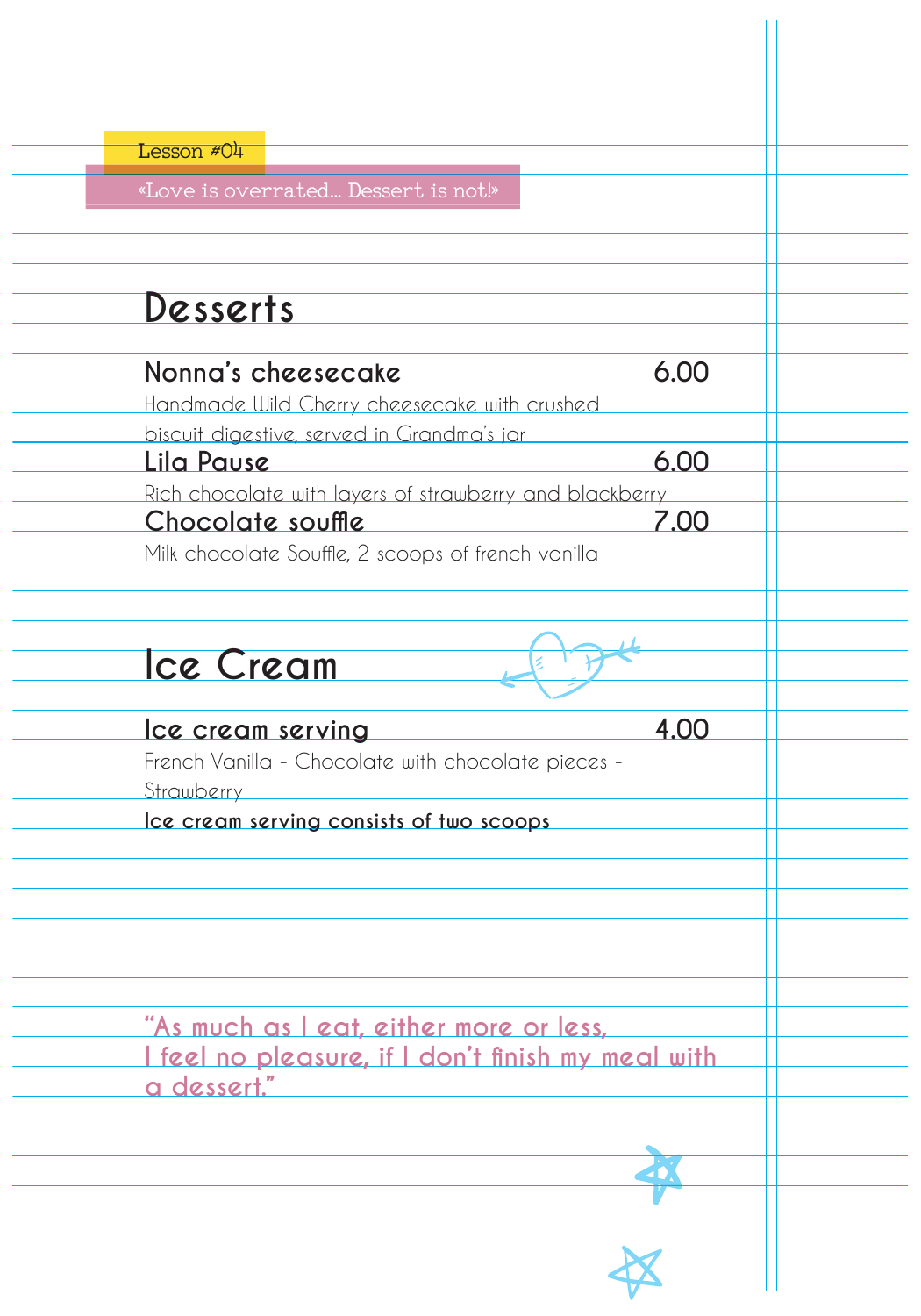# **School Cocktails**

| <b>Gin Basil Smash</b>                                    | 9.00 |
|-----------------------------------------------------------|------|
| Bombay Sapphire Cin, lemon, brown sugar, basil            |      |
| <u> British Margarita —</u>                               | 9.00 |
| Bombay Sapphire Cin, agave, lime, pink grapefruit         |      |
| <u> Mango Cucumber</u>                                    | 9.00 |
| Bombay Sapphire Gin, mashed mango, brown sugar,           |      |
| lime juice, mashed cucumber                               |      |
| Zombie                                                    | 9.00 |
| Bacardi Carta Blanca Rum, Triple-sec, lemon juice, orange |      |
| juice, lime juice, pineapple juice and grenadine          |      |
| <u>Aperol Spritz</u>                                      | 9.00 |
| Aperol, Martini Prosecco, soda and squeezed orange        |      |
| <b>Bellinis</b>                                           | 9.00 |
| Eristoff Vodka, Chambord, lemon, ginger, brown sugar,     |      |
| pepper                                                    |      |
| <b>Strawberry Mastiqua</b>                                | 9.00 |
| Eristoff Vodka, Mastiha spirit, brown sugar, lime, kiwi   |      |
| and strawberry puree                                      |      |
| Summer Wine                                               | 9.00 |
| Eristoff Vodka, white wine chardonnay, brown sugar,       |      |
| lime, litchi puree                                        |      |
| Pepe                                                      | 9.00 |
| Cazadores Tequila Reposado, agave, espresso, lime         |      |
| Passion Aid                                               | 9.00 |
| White-black rum, pineapple, passion fruit, lime, triple   |      |
| sec, cherry brandy                                        |      |
| <u>Melograno</u>                                          | 9.00 |
| Whiskey, Mastiha spirit, pomegranate, ginger, lime        |      |
|                                                           |      |

N<br>X<br>X

 $\mathcal{L}$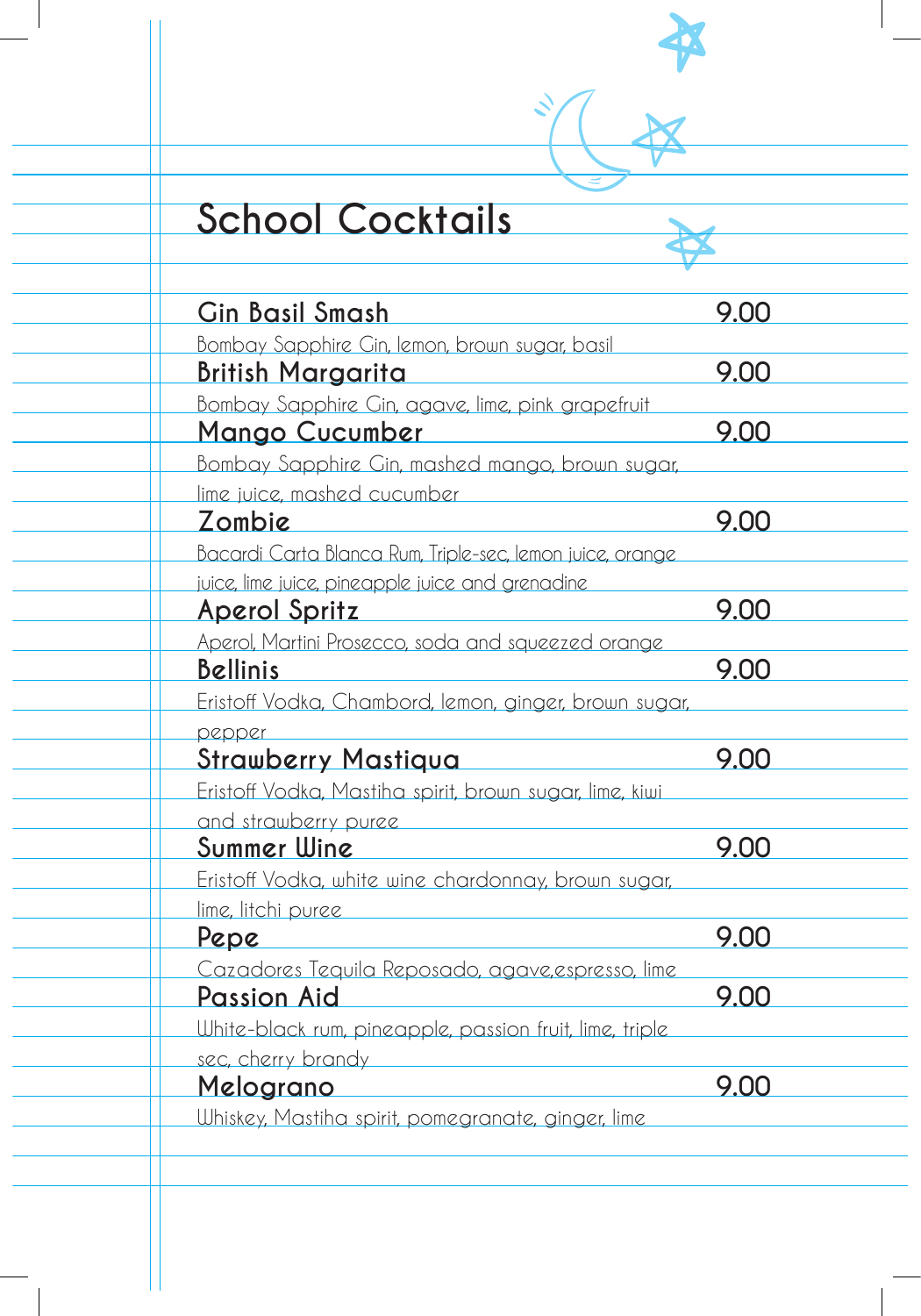### Greek Wines

#### **White Methea 4.00 20.00** Moderate lemon green color, fresh nose combining fruit avors such as citrus and stone fruits. The mouth is dry with balanced acidity and moderate in length, fruity aftertaste **Vivlia Chora 6.00 30.00**  With varietal composition of 40% Assyrtiko and Sauvignon blanc 60%, pale greenish yellow color with provocative clarity. Its taste is rich, refreshing with excellent equilibrium, pleasant acidity and great aromatic aftertaste **9 (Ennea) 5.00 25.00**  Open bright greenish color, with delicious aromas of apricot, lemon, peach and white fruit. The full avor and pleasant aftertaste com- bined with balanced acidity complete a superb wine **Malagouzia Alfa Estate 5.00 25.00**  Crystal and bright with pale yellow color with light greenish hues. The mouth is lled with excellent balance and nesse coolness **White semi-sweet Piccolo Mondo 5.00 25.00**  From the variety Mosho lero, with elegant aromas of yellow fruits and citrus blended with those of honey and aromatic herbs touches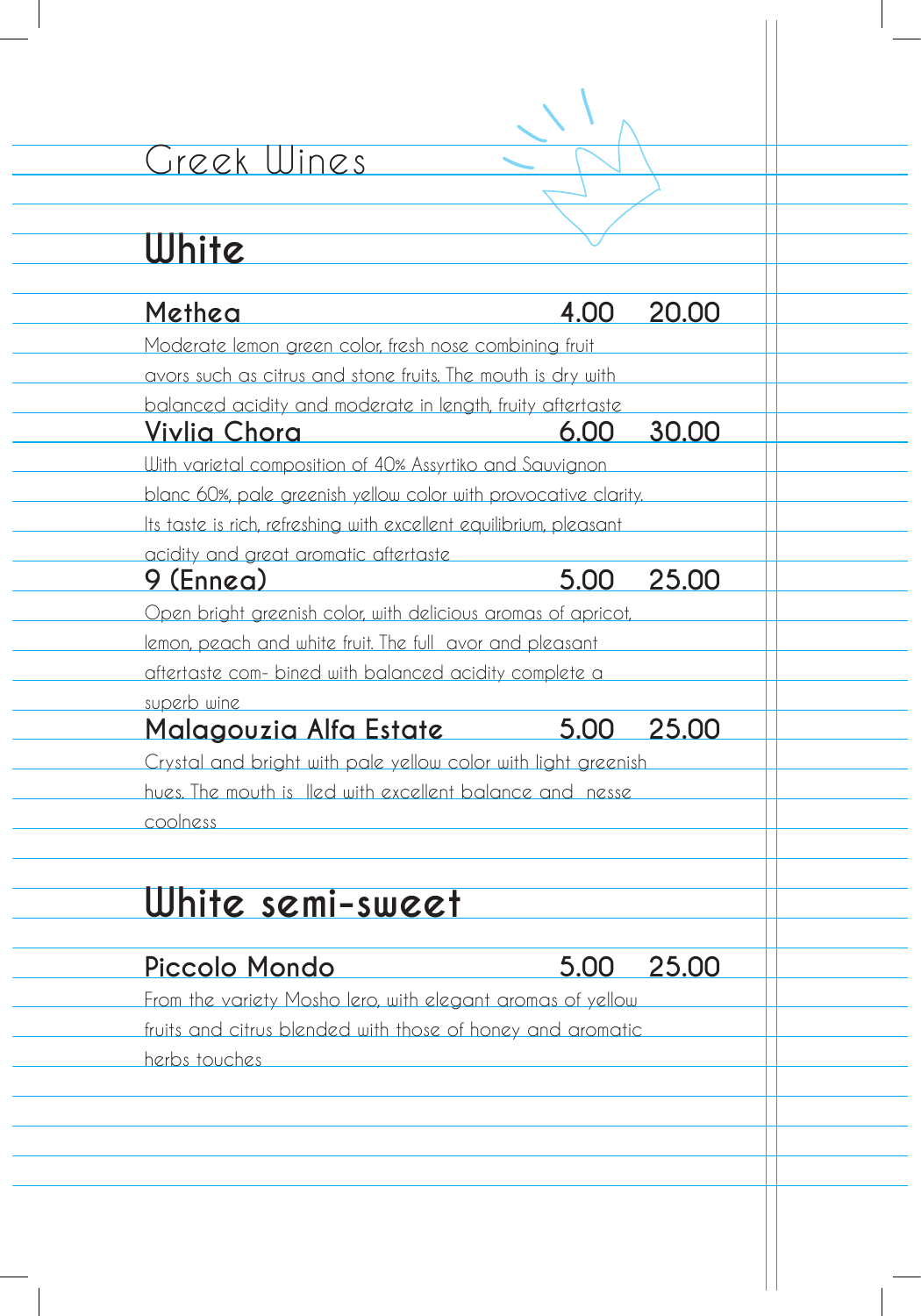|                                            | Lesson #04                                                               |              |
|--------------------------------------------|--------------------------------------------------------------------------|--------------|
|                                            | «We are all mortal until the first kiss                                  |              |
|                                            | and the second glass of wine.»                                           |              |
| Red                                        |                                                                          |              |
| Methea                                     | 4.00                                                                     | 20.00        |
|                                            | Moderate in intensity, ruby color with aromas of fresh red fruits and    |              |
|                                            | rose. Dry in the mouth with low intensity tannins, relatively light body |              |
| and fruity aftertaste                      |                                                                          |              |
| <u>Nemea Tselepou Estate</u>               | $5.00\quad 25.00$                                                        |              |
|                                            | Wine accessible from its early age, with abundant aromas of fruit        |              |
|                                            | and nuts. dry, soft and velvety taste. It has aging potential from       |              |
| three to five years<br><u>Vivlia Chora</u> | 6.00                                                                     | 30.00        |
|                                            | With varietal composition of Cabernet sauvignon 50% and                  |              |
|                                            | Merlot 50%, with a deep purple color, it is aged for 12 months           |              |
|                                            | in oak barrels. Complex and fresh avor of ripe red fruit, caramel,       |              |
|                                            | cedar, chocolate with some notes of spice on the nish                    |              |
| Rose                                       |                                                                          |              |
|                                            | 5.00                                                                     | <u>25.00</u> |
| Akres                                      | Indigenous Greek varieties, cultivated in the mountains of the           |              |
|                                            | Peloponnese, give us this explosive packed wine with aromas of           |              |
|                                            | red fruit (strawberry, wild berries) and rose petals with rosy color,    |              |
| round, full of freshness in the mouth      |                                                                          |              |
| <u>AMUSE</u>                               | <u>5.00</u>                                                              | 25.00        |
|                                            | Dry, with varietal composition of 90% Sauvignon Blanc & 10%              |              |
|                                            | Mouhtaro. A pale peach colour, the nose is lively and fruity.            |              |
|                                            | The fruit comes through to the taste and haw a rounded                   |              |
|                                            | palate. A nice long nish brings out additional avour                     |              |

 $^{-}$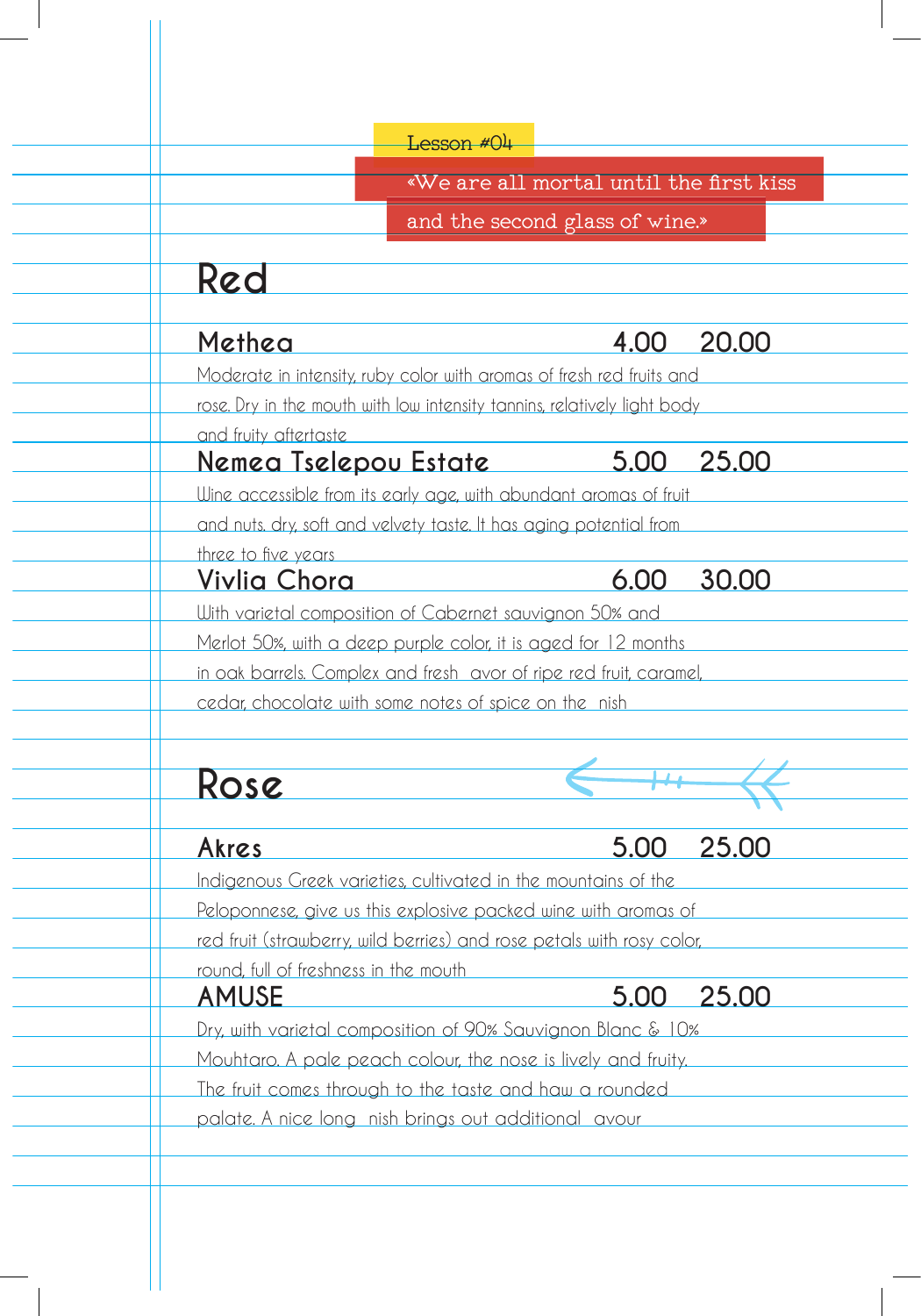# Italian Wines

## **White**

| White                                                          |             |               |
|----------------------------------------------------------------|-------------|---------------|
| Caruso                                                         | 4.00        | 20.00         |
| Variety 50% chardonnay. 25% verduzzo, 25% pinot bianco.        |             |               |
| Bright yellow with green highlights, sweet, delicate, velvety  |             |               |
| and fruity taste with hints of apple. Ideal for accompanying   |             |               |
| sweets                                                         |             |               |
| <u>Pinot Grigio</u>                                            | 5.00        | 25.00         |
| Variety 100% pinot grigio garganega. Light yellow color        |             |               |
| with soft and rounded avors. Notes of apple and vanilla        |             |               |
| Refresh- ing, light and fruity                                 |             |               |
|                                                                |             |               |
| Red                                                            |             |               |
|                                                                |             |               |
| Caruso                                                         | 4.00        | 20.00         |
| Variety 50% merlot 50% cabernet. Color ruby red with violet    |             |               |
| hues. Delicate, intense nose highlighting red berries, currant |             |               |
| and strawberry. Light aftertaste of blackberry and spices      |             |               |
| Sangiovese Rubicone                                            | $\sim$ 5.00 | 25.00         |
| Variety 100% sangiovese. Intense ruby color, lively, fresh and |             |               |
| fruity aroma with perfect harmony in taste                     |             |               |
| Sangria                                                        | 4.50        |               |
|                                                                |             |               |
| wwwwwwww                                                       |             |               |
| mummmmmm                                                       |             |               |
|                                                                |             |               |
|                                                                |             |               |
| <b>Grape Essences</b>                                          | 40ml        | 200ml         |
|                                                                |             |               |
| <b>Ouzo Plomari-</b>                                           |             |               |
| <u>Isidorou Arvanitou</u>                                      | 4.00        | <u> 11.00</u> |
| <u>Tsipouro Tsilili</u>                                        | 3.50        | <u>10.00</u>  |
|                                                                |             |               |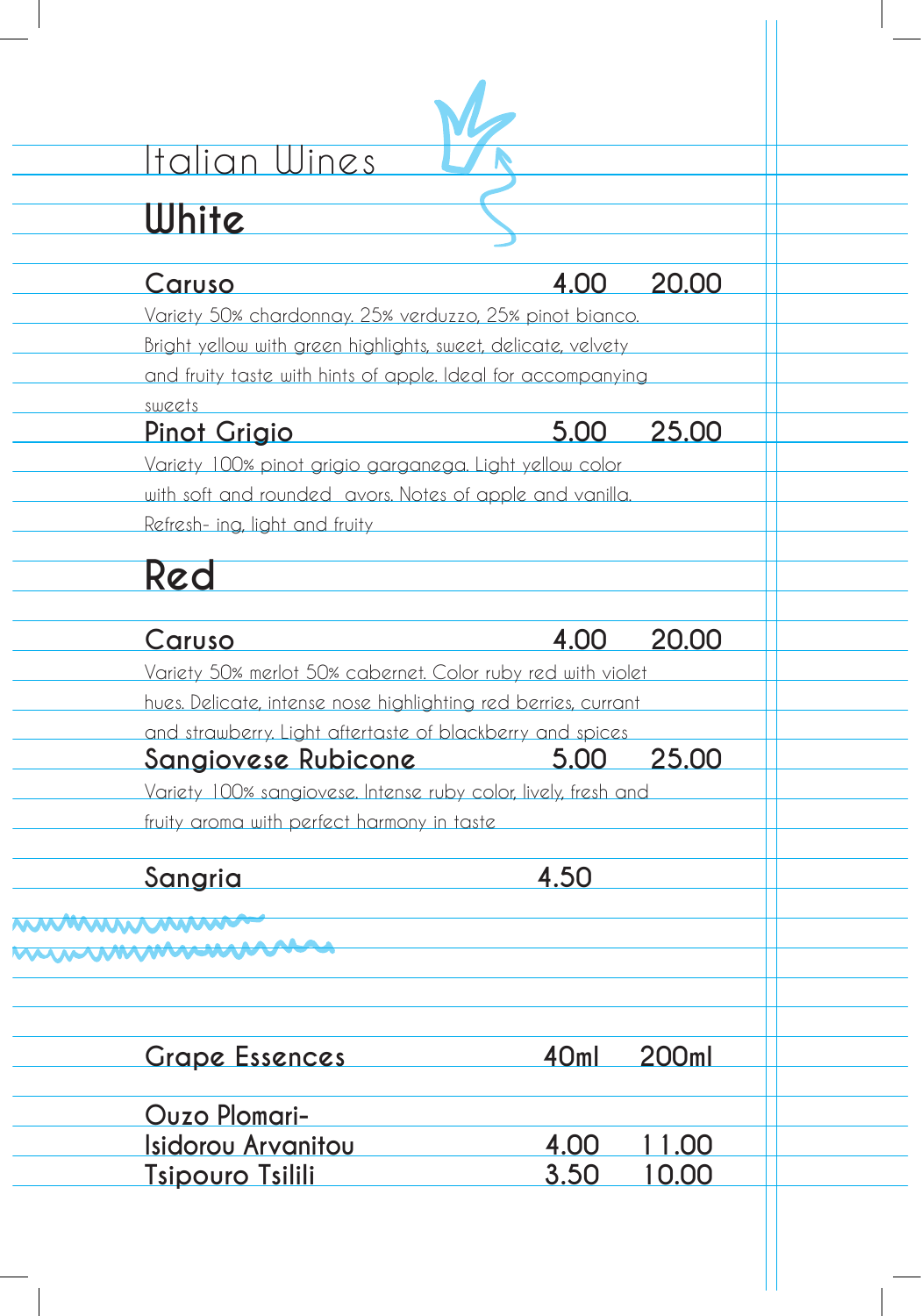| Lesson #05                                  |                  |                   |
|---------------------------------------------|------------------|-------------------|
| «He was a wise man who invented beer»       |                  |                   |
|                                             |                  |                   |
| Spirits                                     | 50 <sub>ml</sub> | 700ml             |
| Simple                                      | 7.00             | 70.00             |
| Special                                     | 9.00             | 90.00             |
| Premium                                     | 12.00            | 120.00            |
| <b>Super Premium</b>                        | 14.00            | 140.00            |
| <u>Shot</u>                                 | 3.00             |                   |
| <b>Sparkling Wine</b>                       | 20 <sub>ml</sub> | 750ml             |
| <u>Martini Asti</u>                         | 5.00             | 26.00             |
| $\bullet\bullet\bullet$<br><u>Prosecco</u>  | 6.00             | 30.00             |
| Moscato d'asti                              | 5.00             | <u>26.00</u>      |
|                                             |                  |                   |
| <u>Beers</u>                                | 330ml            | 500 <sub>ml</sub> |
| <u>Kaiser</u>                               | 4.00             | 5.00              |
| Carlsberg                                   | 4.00             | 5.00              |
| Grimbergen Blanche                          | 5.50             |                   |
| Grimbergen Double (red)                     | <u>5.50</u>      |                   |
| Mythos bottle 330ml                         | <u>4.00</u>      |                   |
| Mythos Radler bottle 330ml                  | 4.00             |                   |
| PIKRI bottle 330ml                          | 5.50             |                   |
| Unpasteurized, Un Itered Greek Microbrewery |                  |                   |
| Corona bottle 355ml                         | 5.00             |                   |
| Guinness can 440ml                          | 5.00             |                   |
|                                             |                  |                   |
|                                             |                  |                   |
|                                             |                  | PILSNER           |

 $\blacksquare$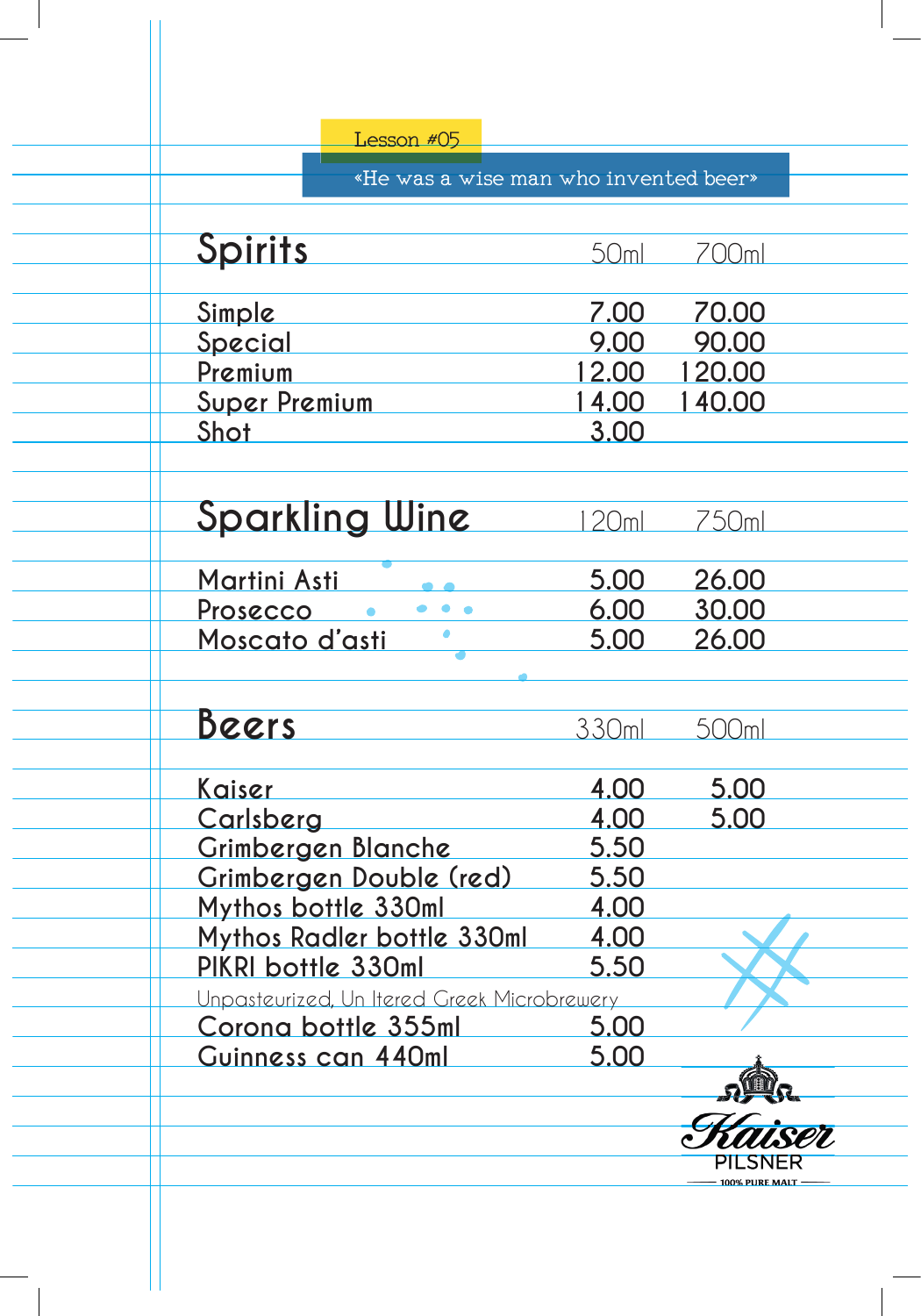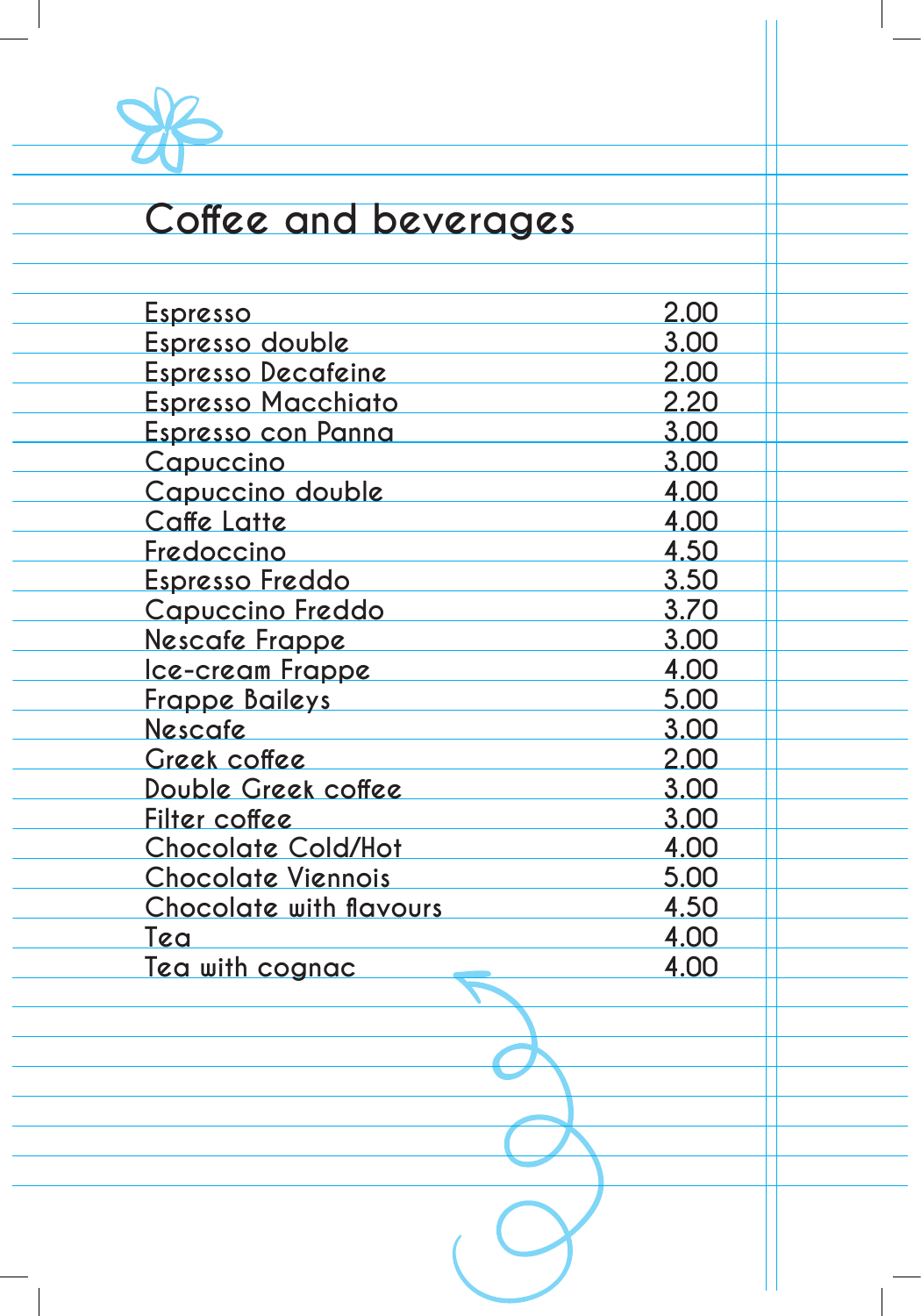| Milkshakes                                                                  |                       |  |  |
|-----------------------------------------------------------------------------|-----------------------|--|--|
| Vanilla, Chocolate, Strawberry <b>4.50</b>                                  |                       |  |  |
| Smoothies                                                                   |                       |  |  |
| Strawberry, Mango, Peach                                                    | 4.50                  |  |  |
| Soft Drinks & Juices                                                        |                       |  |  |
| Fresh orange juice                                                          | 4.00                  |  |  |
| Fresh mixed juice<br>Sorbets                                                | 5.00<br>4.00          |  |  |
| (strawberry, peach, mango)<br>Soft drinks                                   | 3.00                  |  |  |
| <u>Amita</u><br>(orange, lemon, peach, pineapple, mixed, cranberry)         | 3.00                  |  |  |
| Arizona Tea 475 ml<br>green tea with ginseng, green tea with pomegranate,   | 4.50                  |  |  |
| green tea with honey, black tea with lemon, black tea<br>with peach flavor) |                       |  |  |
| Souroti sparkling water 250 ml<br>Mineral water 0,5lt - 1lt                 | 2.50<br>$0.50 - 1.00$ |  |  |
|                                                                             |                       |  |  |
|                                                                             |                       |  |  |